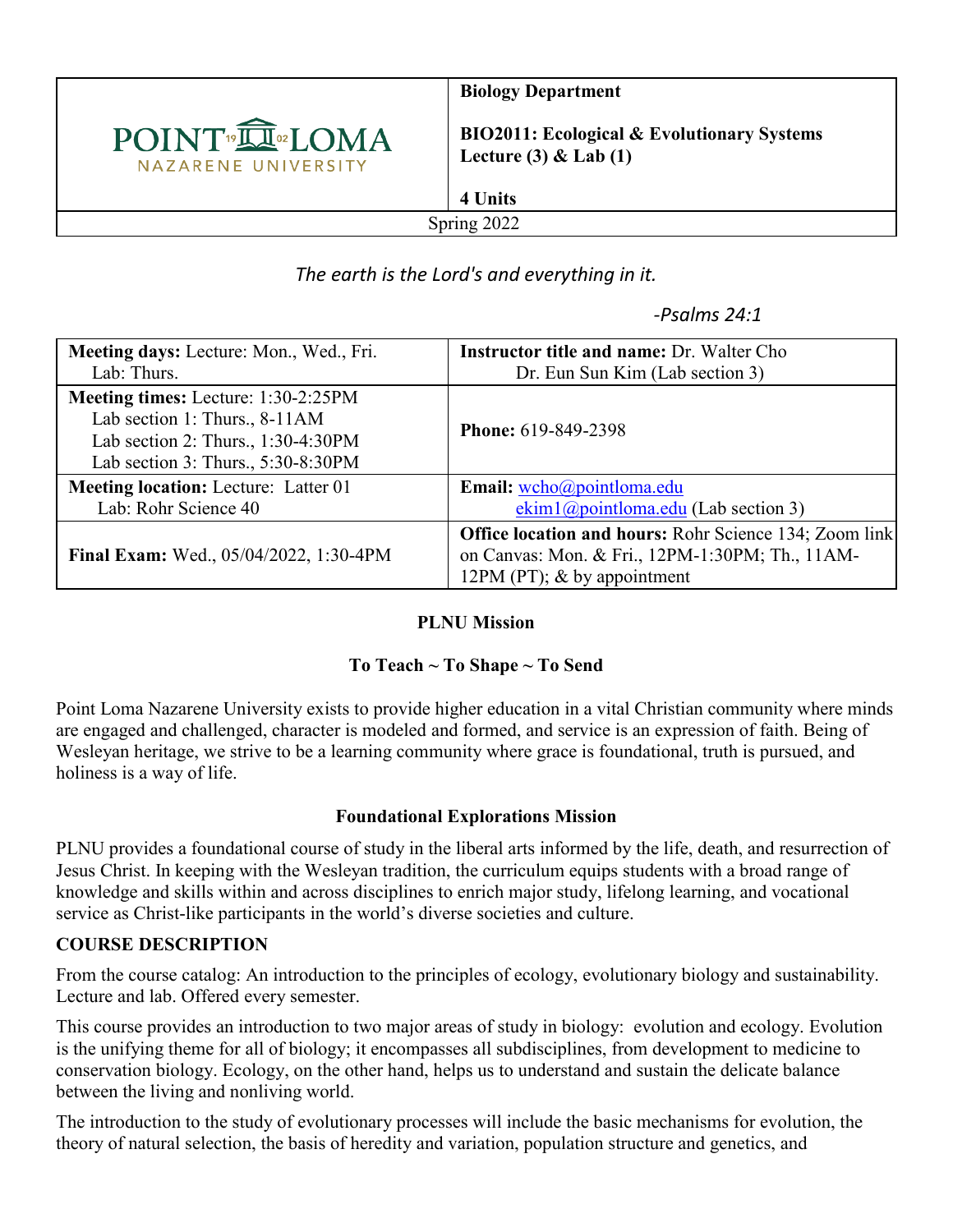mechanisms of speciation. Along with these topics we will explore the ways that questions about evolution are answered, and how some Christians reconcile their faith with their acceptance of evolution.

The introduction to the study of ecological systems will include an examination of both biotic (living) and abiotic (non-living) elements of the environment that influence the distribution and abundance of organisms. Population, community, and ecosystem level ecology are addressed, especially in light of man's influence on nature and nature's influence on man. We will then discuss how we can apply ecological principles to improve conservation of species and consider our responsibility to care for God's creation through sustainability.

Our hope is that you develop an appreciation for the complexity and beauty of living systems, and develop awe and respect for the Creator through study of His creation.

## **COURSE LEARNING OUTCOMES**

On completing BIO2011 you will be able to:

- assess the status of modern evidence for the theory of biological evolution as an explanation for the diversity, commonalities, and ancestry of living organisms.
- articulate the relationship between scientific understandings of evolution and Christian concepts of creation.
- describe how interactions between organisms and their environment influence populations, communities, and ecosystems.
- articulate and defend a position on environmental stewardship drawing on both biological and world views
- design and conduct an independent investigation applying the processes and tools of scientific inquiry (both hypothesis testing and discovery science) to test biological hypotheses.
- prepare and analyze graphs drawing valid scientific conclusions.

**FOUNDATIONAL EXPLORATIONS LEARNING OUTCOMES**<br>Select questions on the final exam will be used to assess Foundational Explorations Learning Outcome 1d. Critical Thinking: Students will be able to examine, critique, and synthesize information in order to arrive at reasoned conclusions.

## **REQUIRED TEXTS AND RECOMMENDED STUDY RESOURCES**

Required textbook:

• Brooker et al., "Principles of Biology," 3rd ed. (ISBN 9781260708325)

Required supplemental material:

- Book "Origins", by Haarsma and Haarsma (ISBN 9781592555734)
- iClicker 2 Everyone must have their own iClicker 2 and it must be registered with the first 6 digits of your ID number. They are available in the bookstore or [online](https://store.macmillanlearning.com/us/product/iClicker2-student-remote/p/1498603041)
- Access to a **computer with a camera**, and **reliable internet service**. Please email me ASAP if you have any technology challenges!! PLNU is committed to helping students have access to these materials.
- A **somewhat private learning space**. Please email me ASAP if you do not have access to such a space so that we can make a plan for your success.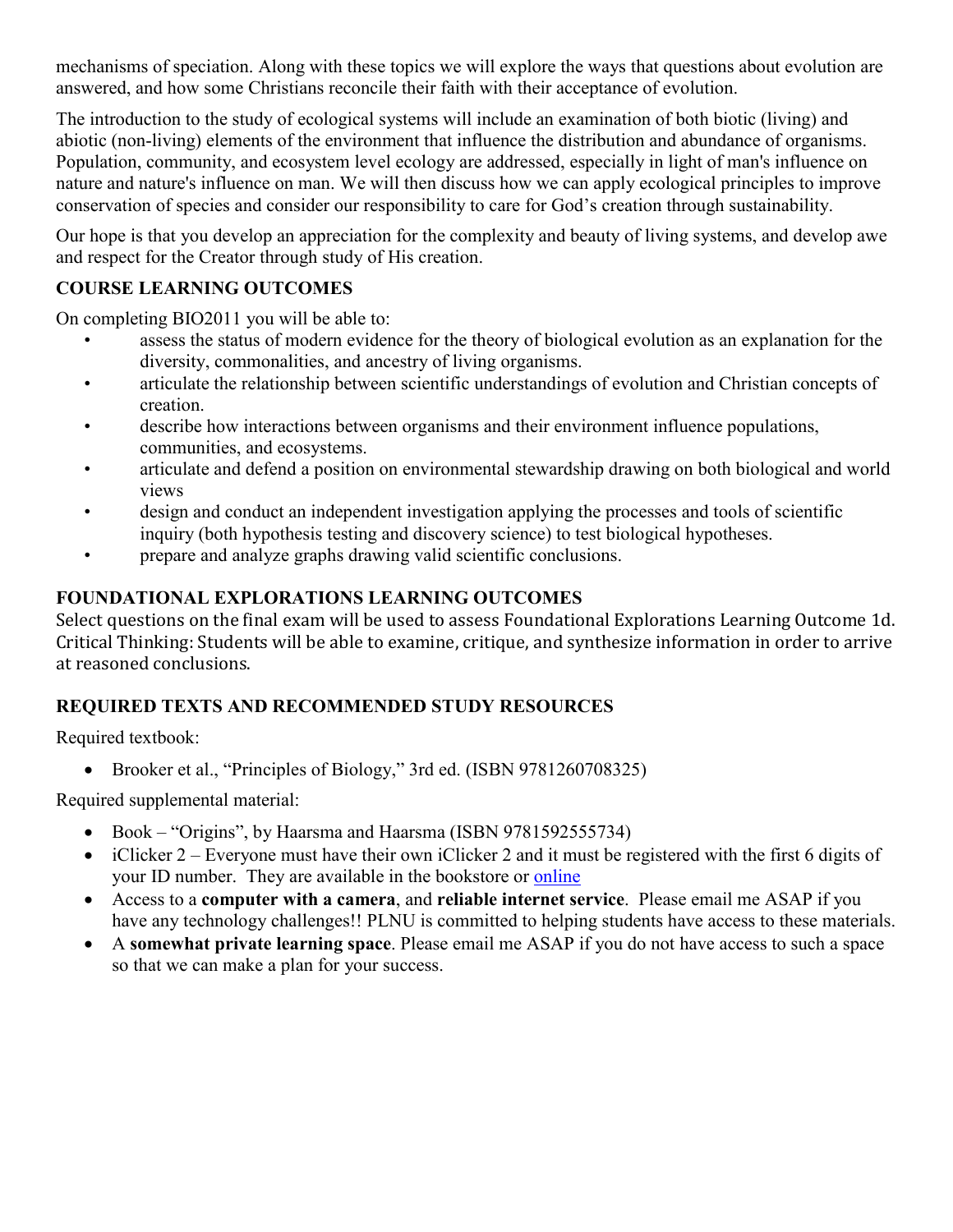#### **ASSESSMENT AND GRADING**

Your grade for this course will be based on five distinct evaluation tools: exams, online quizzes, homework assignments, laboratory experience, and special projects. Each is described in detail below.

- 1. **Quizzes (10%):** Quizzes will cover both the course content and the reading material. One goal of the quizzes is to hold students accountable for the assigned reading or online lectures. Most of the quizzes will be available on Canvas (online), others will be in class. You will be given fair notice and have an adequate window in which to complete the quiz. If taking the quiz online, no quizzes will be accepted after the time window has expired (so don't ask for an exception). For online quizzes, you will generally have about 20 minutes to complete the quiz, you may not have discussions with other students, and they will be deployed using the Honorlock system in Canvas.
- 2. **Outside reading/discussions/assignments/problem sets (15%):** There will be several different assignments that relate to the course material. All assignments will be listed on Canvas and you will be given fair notice as to when they are due.
- 3. **Science/Faith paper (5%):** There will also be a reflection project assigned during the semester related to the intersection between faith and science (details to come later).
- 4. **Writing Assignments (5%):** There will be 3 short writing assignments throughout the semester. These writing assignments are designed to deepen your understanding and comprehension of some of the major concepts in the course while also developing your ability to communicate scientific ideas to broad audiences in your own words.
- 5. **Three examinations (10% each) and a Final (15%):** Students are expected to take the exams on the days scheduled unless they have a written excuse cleared by the instructors no later than the Friday preceding the exam. If there is an approved conflict you will be expected to take the exam prior to the scheduled time. Missing an exam due to illness will require medical verification. Unexcused misses will result in a zero grade. You will have two weeks from the time exams are handed back to discuss possible corrections, after which the grade becomes permanent. Exams will cover all material assigned, including assigned chapters from "Origins." In addition to the material that will be covered in lecture, each exam will include questions from material assigned but not discussed directly in class. This is intended to begin developing the skills necessary for independent learning. Exams may be deployed using the Honorlock system in Canvas.
- 6. **Laboratory Grade (20%):** You are required to attend all lab sessions. Attendance, participation, and lab assignments will determine your lab grade for the semester.

| Percentage breakdown                     |       | Approximate grade breakdown |                      |  |
|------------------------------------------|-------|-----------------------------|----------------------|--|
| 3 exams $(10\%$ each) and Final $(15\%)$ | 45%   | Percentage range            | Letter grade earned* |  |
| Quizzes                                  | 10%   | 90-100%                     | A                    |  |
| Outside reading/discussions/assignments  | 15%   | 80-89%                      | B                    |  |
| Science/Faith paper                      | $5\%$ | 70-79%                      | $\mathcal{C}$        |  |
| <b>Writing Assignments</b>               | $5\%$ | $60 - 69%$                  | D                    |  |
| Laboratory experience                    | 20%   | $< 59\%$                    | F                    |  |
| <b>TOTAL</b>                             | 100%  |                             |                      |  |

\*Notes about grades:

- 1. Plusses and minuses (e.g., B+/A-) will be determined at the instructors' discretion. A major factor in this decision will be class participation.
- 2. Freshmen earning an F will be offered the opportunity to retake a course once, with the new grade completely replacing the F.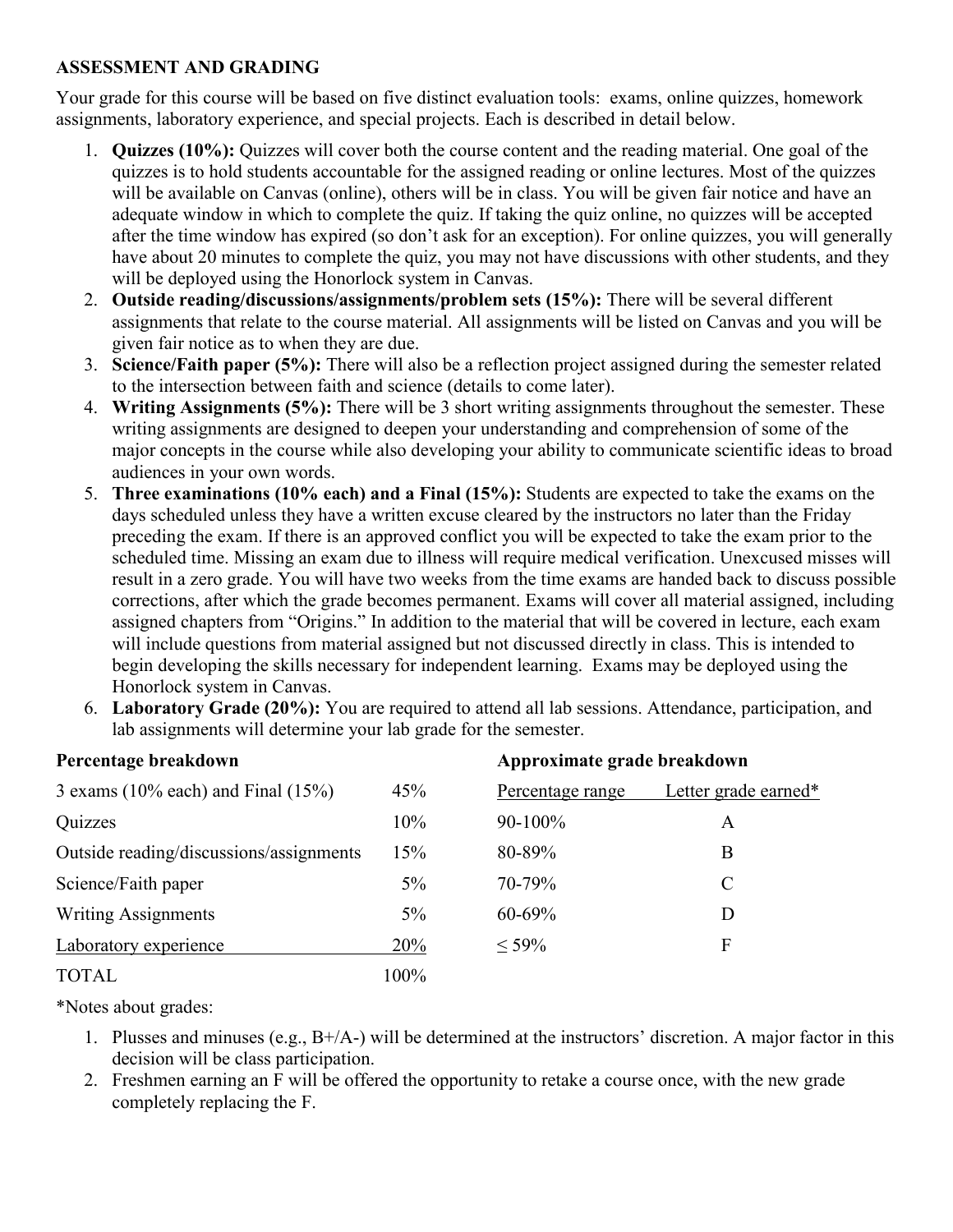## **STATE AUTHORIZATION**

State authorization is a formal determination by a state that Point Loma Nazarene University is approved to conduct activities regulated by that state. In certain states outside California, Point Loma Nazarene University is not authorized to enroll online (distance education) students. If a student moves to another state after admission to the program and/or enrollment in an online course, continuation within the program and/or course will depend on whether Point Loma Nazarene University is authorized to offer distance education courses in that state. It is the student's responsibility to notify the institution of any change in his or her physical location. Refer to the map on [State Authorization](https://www.pointloma.edu/offices/office-institutional-effectiveness-research/disclosures) to view which states allow online (distance education) outside of California.

## **INCOMPLETES AND LATE ASSIGNMENTS**

All assignments are to be submitted/turned in by the beginning of the class session when they are due including assignments posted in Canvas. Incompletes will only be assigned in extremely unusual circumstances.

Deadlines will be strictly adhered to. Unless otherwise specified, typically assignments turned in late will be graded as follows: 5% reduction per day, up to 3 days late; more than 3 days late = no credit.

#### **PLNU COPYRIGHT POLICY**

Point Loma Nazarene University, as a non-profit educational institution, is entitled by law to use materials protected by the US Copyright Act for classroom education. Any use of those materials outside the class may violate the law.

#### **PLNU ACADEMIC HONESTY POLICY**

Students should demonstrate academic honesty by doing original work and by giving appropriate credit to the ideas of others. Academic dishonesty is the act of presenting information, ideas, and/or concepts as one's own when in reality they are the results of another person's creativity and effort. A faculty member who believes a situation involving academic dishonesty has been detected may assign a failing grade for that assignment or examination, or, depending on the seriousness of the offense, for the course. Faculty should follow and students may appeal using the procedure in the university Catalog. See [Academic Policies](https://catalog.pointloma.edu/content.php?catoid=52&navoid=2919#Academic_Honesty) for definitions of kinds of academic dishonesty and for further policy information.

#### **PLNU ACADEMIC ACCOMMODATIONS POLICY**

PLNU is committed to providing equal opportunity for participation in all its programs, services, and activities. Students with disabilities may request course-related accommodations by contacting the Educational Access Center (EAC), located in the Bond Academic Center [\(EAC@pointloma.edu](mailto:EAC@pointloma.edu) or 619-849-2486). Once a student's eligibility for an accommodation has been determined, the EAC will issue an academic accommodation plan ("AP") to all faculty who teach courses in which the student is enrolled each semester.

PLNU highly recommends that students speak with their professors during the first two weeks of each semester/term about the implementation of their AP in that particular course and/or if they do not wish to utilize some or all of the elements of their AP in that course.

Students who need accommodations for a disability should contact the EAC as early as possible (i.e., ideally before the beginning of the semester) to assure appropriate accommodations can be provided. It is the student's responsibility to make the first contact with the EAC.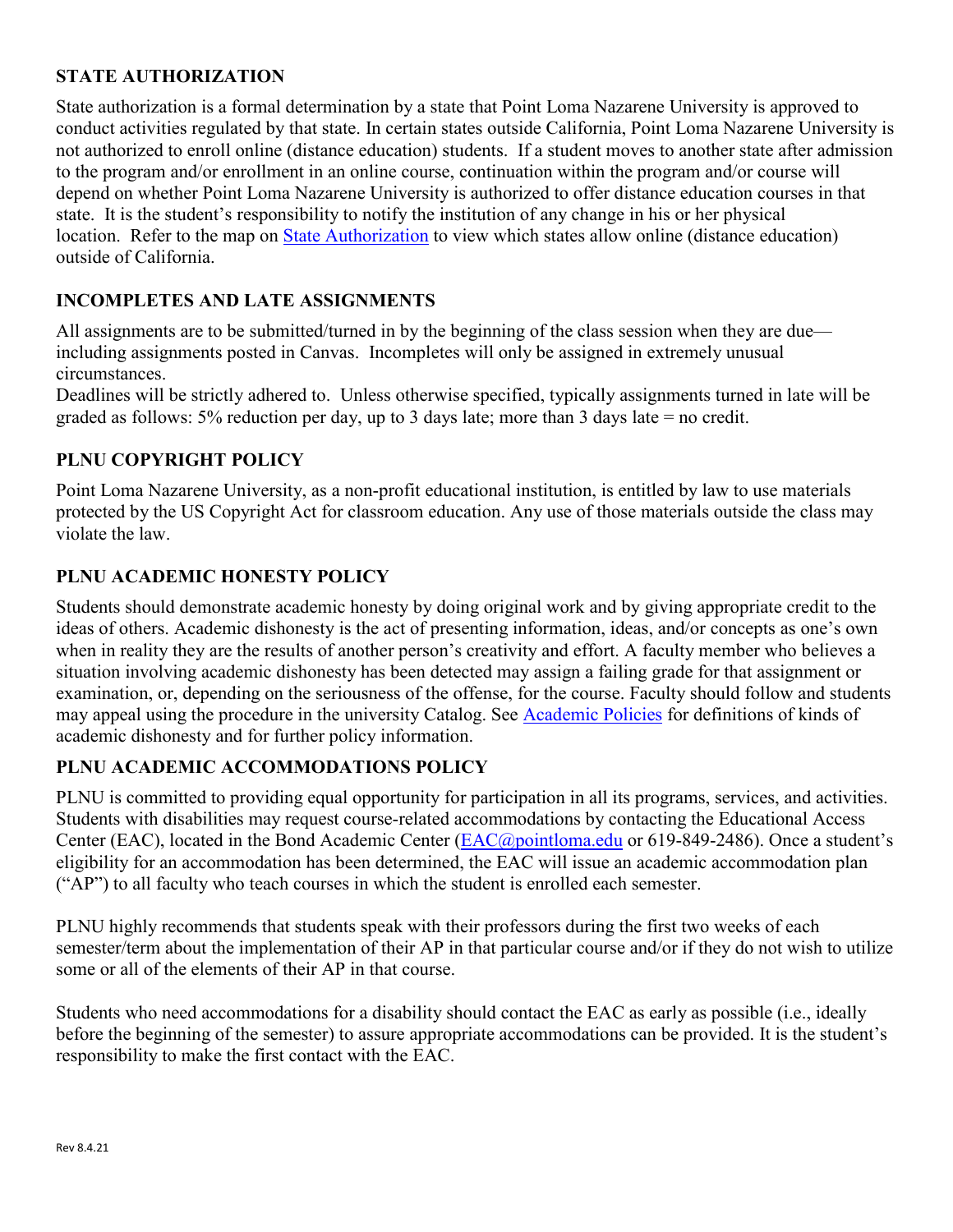## **PLNU ATTENDANCE AND PARTICIPATION POLICY**

Regular and punctual attendance at all class sessions is considered essential to optimum academic achievement. If the student is absent for more than 10 percent of class sessions, the faculty member will issue a written warning of de-enrollment. If the absences exceed 20 percent, the student may be de-enrolled without notice until the university drop date or, after that date, receive the appropriate grade for their work and participation.

### **Face masks are required at all times.**

Attendance of all lectures and lab sessions is required; roll will be taken regularly to encourage compliance. Because lab sessions are longer, missing a lab counts as 2 absences. A total of three unexcused absences will be permissible. More than three absences will result in forfeiture of two percentage points per absence from your final grade unless documentation of a valid excuse is provided.

The first week of classes (both lecture and lab) will be remote via Zoom. Guidelines for participation via Zoom can be found below:

- 1. Show up to Zoom on time.
- 2. Turn on the camera and make sure your camera is turned on for the entire length of the class.
	- a. If you need to have camera turned off an email MUST be sent to me prior to class otherwise I will consider this an unexcused absence.
	- b. Excused reasons for intermittent camera being off: need to use the restroom, may need to protect roommate
- 3. Participate with professor and peers by unmuting AND/OR using the chat.
- 4. Make sure you are in a quiet space (when possible) free of distractions.
	- a. Students will not get participation points if they are driving in a car, at work etc.
	- b. You should reserve this class time just like you would if you were face to face.
- 5. Once PLNU returns to face-to-face learning, unless you have an EAC accommodation (i.e., Isolation/Quarantine, Concussion, Remote Accommodation), you may not participate via remote learning.
- 6. Please keep in mind that PLNU's absence policy states that you may not surpass 20% of our class sessions.

## **PARTICIPATION AND COOPERATION**

In an effort to create the best learning environment possible, all students will be assigned to work in a group – whether in lecture or lab. You may be surprised how much you can learn from one another, especially from people who you may not have chosen to work with. You are expected to show respect to your classmates and instructors by listening when others are speaking, refraining from discussing non-related issues during class, and not belittling the opinions of others, even when you disagree. Behavior intended to embarrass or ridicule others will not be tolerated and will have serious consequences. Likewise, gossip has no place in the Christian classroom.

You will be working in permanent teams that will last all semester so that you can work cooperatively.

I hope that you will participate in class discussions through asking and answering questions.

Although you may discuss readings and lecture material among yourselves, I expect that you will each do your own work. Each assignment (in its entirety) must be written **in your own words**, and no electronic files should be exchanged. Another form of plagiarizing would be to copy and paste answers from a reading which involves using someone else's words as if they were your own. Much of the learning process involves articulating the answer in your own words, and bypassing this step will almost guarantee an inadequate understanding of the material. It is also plagiarism if you use old homework assignments, lab reports, exams, etc. (from previous BIO211/BIO2011 courses) to get ideas for how to complete current homework assignments, labs, and exams.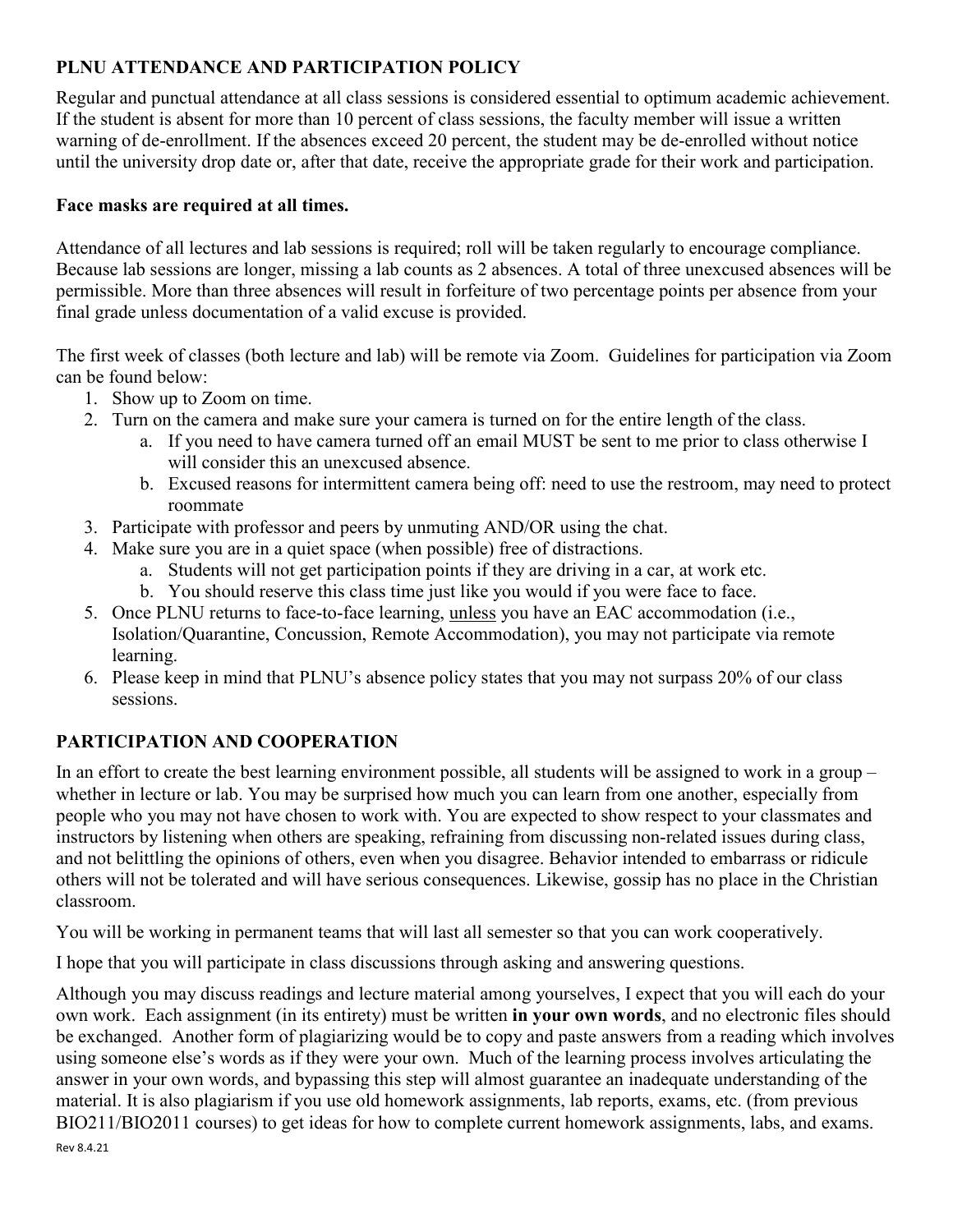#### **SPIRITUAL CARE**

Please be aware PLNU strives to be a place where you grow as whole persons. To this end, we provide resources for our students to encounter God and grow in their Christian faith.

If students have questions, a desire to meet with the chaplain or have prayer requests you can contact the Office [of Spiritual Development](https://www.pointloma.edu/offices/spiritual-development)

#### **USE OF TECHNOLOGY**

In order to be successful in the online or hybrid environment, you'll need to meet the minimum technology and system requirements; please refer to the *[Technology and System Requirements](https://help.pointloma.edu/TDClient/1808/Portal/KB/ArticleDet?ID=108349)* information. Additionally, students are required to have headphone speakers, microphone, or webcams compatible with their computer available to use. Please note that any course with online proctored exams require a computer with a camera (tablets are not compatible) to complete exams online.

Problems with technology do not relieve you of the responsibility of participating, turning in your assignments, or completing your class work.

#### **IMPORTANT DATES**

|                                                                         | Tentative exam dates                                               |       |                                            |  |  |  |  |
|-------------------------------------------------------------------------|--------------------------------------------------------------------|-------|--------------------------------------------|--|--|--|--|
|                                                                         |                                                                    |       |                                            |  |  |  |  |
|                                                                         |                                                                    |       |                                            |  |  |  |  |
|                                                                         |                                                                    |       |                                            |  |  |  |  |
|                                                                         |                                                                    |       |                                            |  |  |  |  |
|                                                                         |                                                                    |       |                                            |  |  |  |  |
| TENTATIVE LAB SCHEDULE: **Note: This lab schedule is subject to change. |                                                                    |       |                                            |  |  |  |  |
|                                                                         | $01/13$ Ecosphere                                                  |       | 03/03 EXAM 2                               |  |  |  |  |
|                                                                         | 01/20 Hiruna lab                                                   |       | 03/10 NO LAB (Spring Break Week)           |  |  |  |  |
|                                                                         | 01/27 Canyon Lab                                                   |       | 03/17 Population Genetics (Hardy Weinberg) |  |  |  |  |
|                                                                         | 02/03 EXAM 1                                                       |       | 03/24 <i>Lottia gigantea</i> Data, Part 1  |  |  |  |  |
|                                                                         | 02/10 Developing Darwinian Explanations<br>(EvoDots)               |       | 03/31 Lottia gigantea Data, Part 2         |  |  |  |  |
|                                                                         |                                                                    | 04/07 | EXAM <sub>3</sub>                          |  |  |  |  |
|                                                                         | 02/17 NO LAB (Intertidal Lab next week Sat.)                       |       | 04/14 NO LAB (Easter Recess)               |  |  |  |  |
|                                                                         | *02/19 Intertidal Lab (Sat., 3:00-5:00PM)                          |       | Examining the evidence for evolution       |  |  |  |  |
|                                                                         | 02/24 Depicting evolutionary relationships<br>(phylogenetic trees) |       | through skeletons and skulls               |  |  |  |  |
|                                                                         |                                                                    |       | 04/28 Climate Change                       |  |  |  |  |